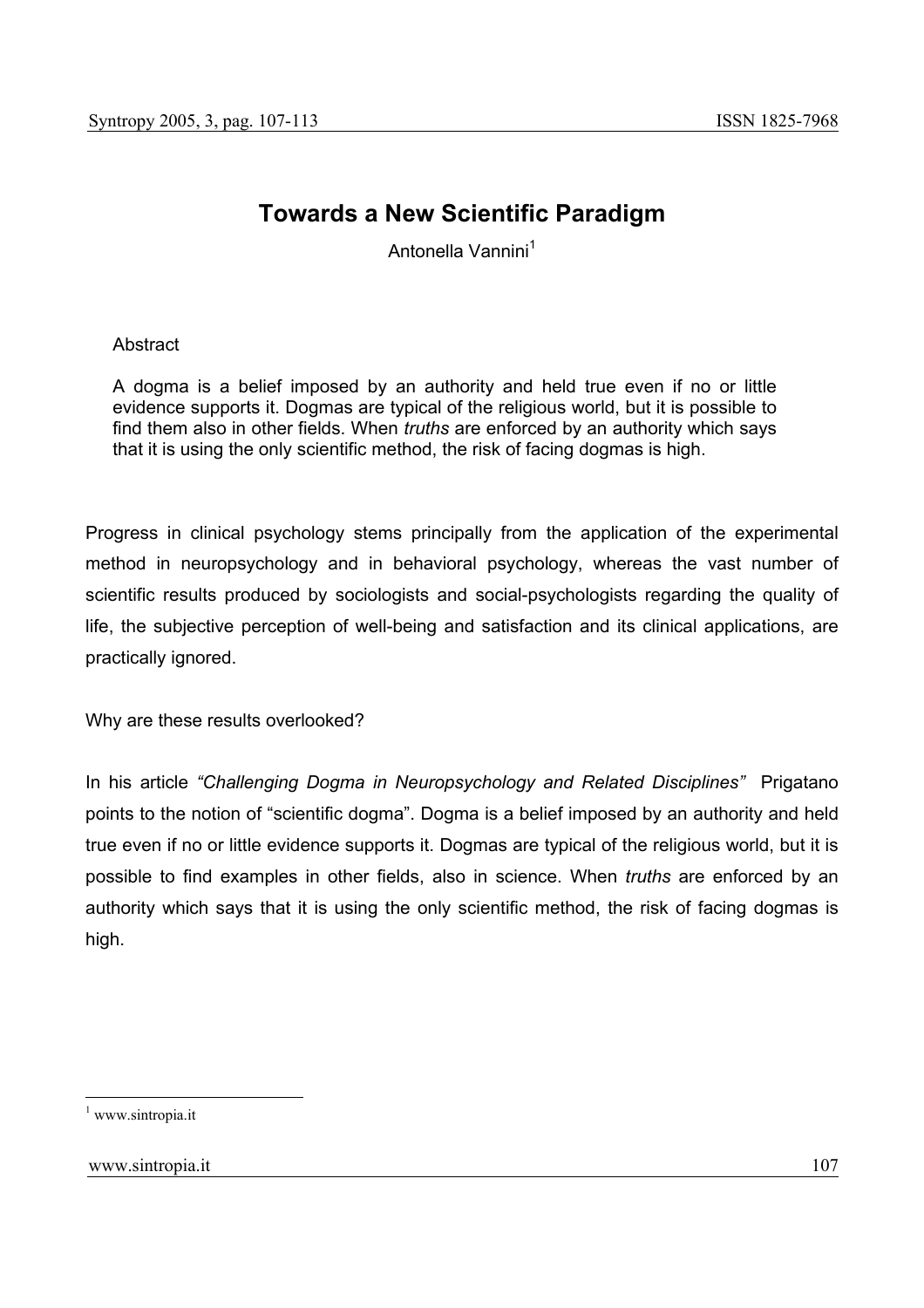## *- Randomization versus clinical observation: a third possibility*

Prigatano starts challenging one of the pillars of neuropsychology: experimental studies which uses randomized groups offer the most convincing evidence of the effectiveness of a treatment.

Prigatano believes that the tendency to stress only the methodological aspects which assure that a study is experimental (and therefore scientific), leads to the production of studies which disregard clinical observations and the understanding of phenomena, and contain little theoretical and practical applications. On the contrary, the breakthroughs of important scientists such as John Hughlings-Jackson and Lurija were based on careful clinical observations and a deep understanding of phenomena, and they lead to findings which have lately been proved true, thanks to modern neuro-image techniques. Prigatano states that, in order to produce scientific knowledge, useful for clinical purposes, it is necessary to make use of quality clinical observations and not only randomized studies. The study of patients who improve thanks to rehabilitation programs, compared to those who do not improve is, according to Prigatano, the method which mostly permits expansion of knowledge in this field.

The careful observation of the phenomena under study is the first step towards any scientific discovery, as it was shown by the fathers of the experimental method: Galileo Galilei, Bacon and Newton; but it is also necessary to be able to control and repeat observations.

Nowadays we observe a polarization: on one side a dogmatic use of the experimental method which Prigatano calls "scientism", on the other side a qualitative/clinical approach, which has lead to highly important results, but which is widely based on personal intuition which frequently cannot be controlled.

But, if these polarities are both true and false, how can we sort out the problem?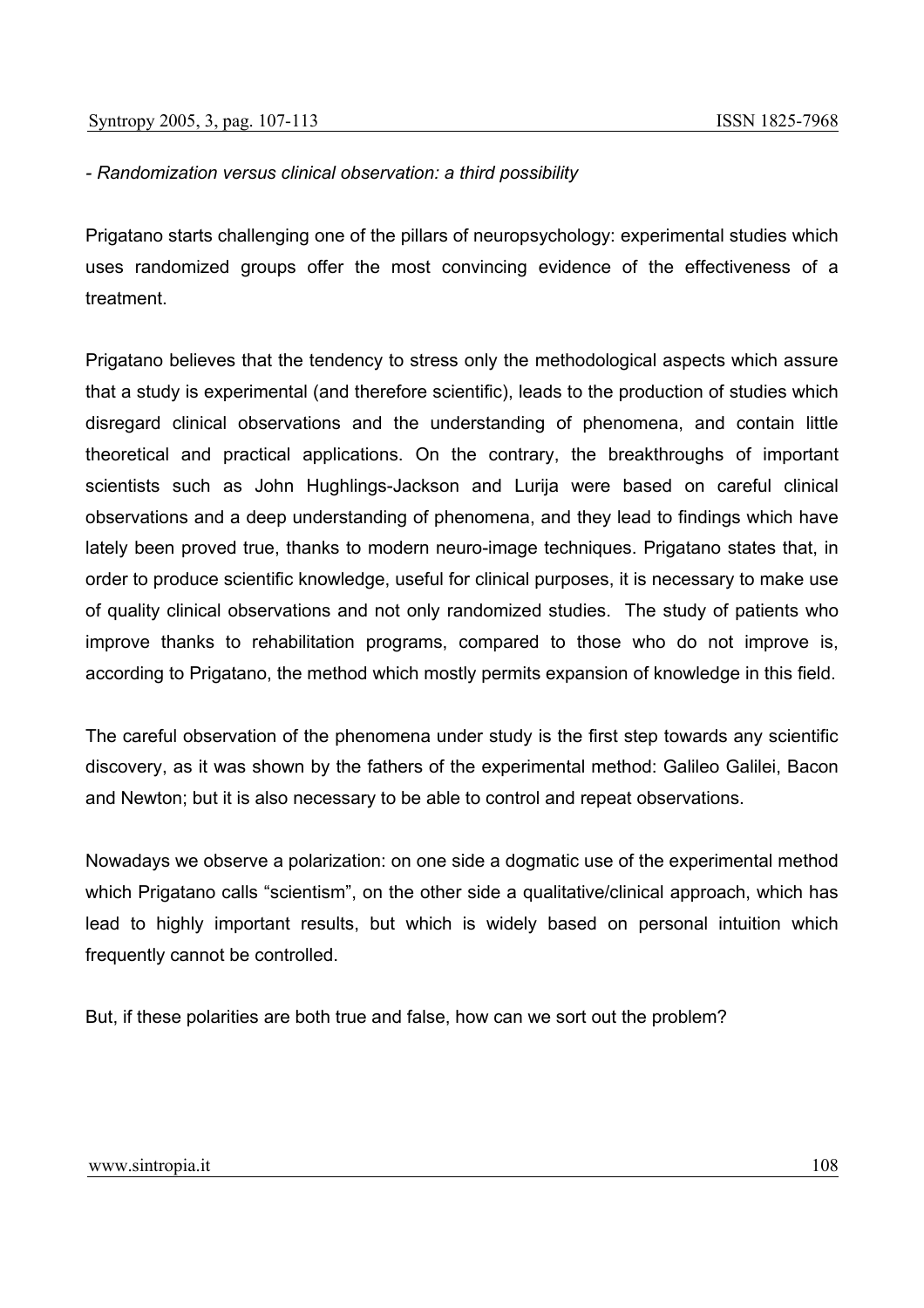It is interesting to note that the dogma of randomization is generated by the needs of the experimental method, which has the limitation of comparing just a restricted number of groups at a time, and requires that all the other sources of variability be kept under control.

Do other alternatives exist?

John Stuart Mill, in "A System of Logic", first published in 1843, showed that relations can be investigated in two ways:

- Using the methodology of differences, which is at the base of the experimental method;
- Using the methodology of concomitances, which is at the base of the relational method.

The methodology of differences uses statistical techniques such as t of Student and ANOVA, and requires homogeneous controlled groups (randomized groups) and quantitative measures, while the methodology of concomitances is based on the analysis of dichotomic variables and uses non-parametrical statistical techniques as the Chi Square.

*It is important to note that the relational methodology should not be confused with correlation techniques, such as the r of Pearson, which constitute a first step towards the methodology of concomitances.* 

The advantages of the methodology of concomitances are:

- it allows the study of any kind of relation;
- it provides information on the strength of the relations:
- it permits the study of many relations at the same time, producing global and analytical information;
- it handles an unlimited number of qualitative and quantitative variables at the same time;
- it uses "a-poteriori" controls which consent to develop information which can reproduce the complexity of natural phenomena;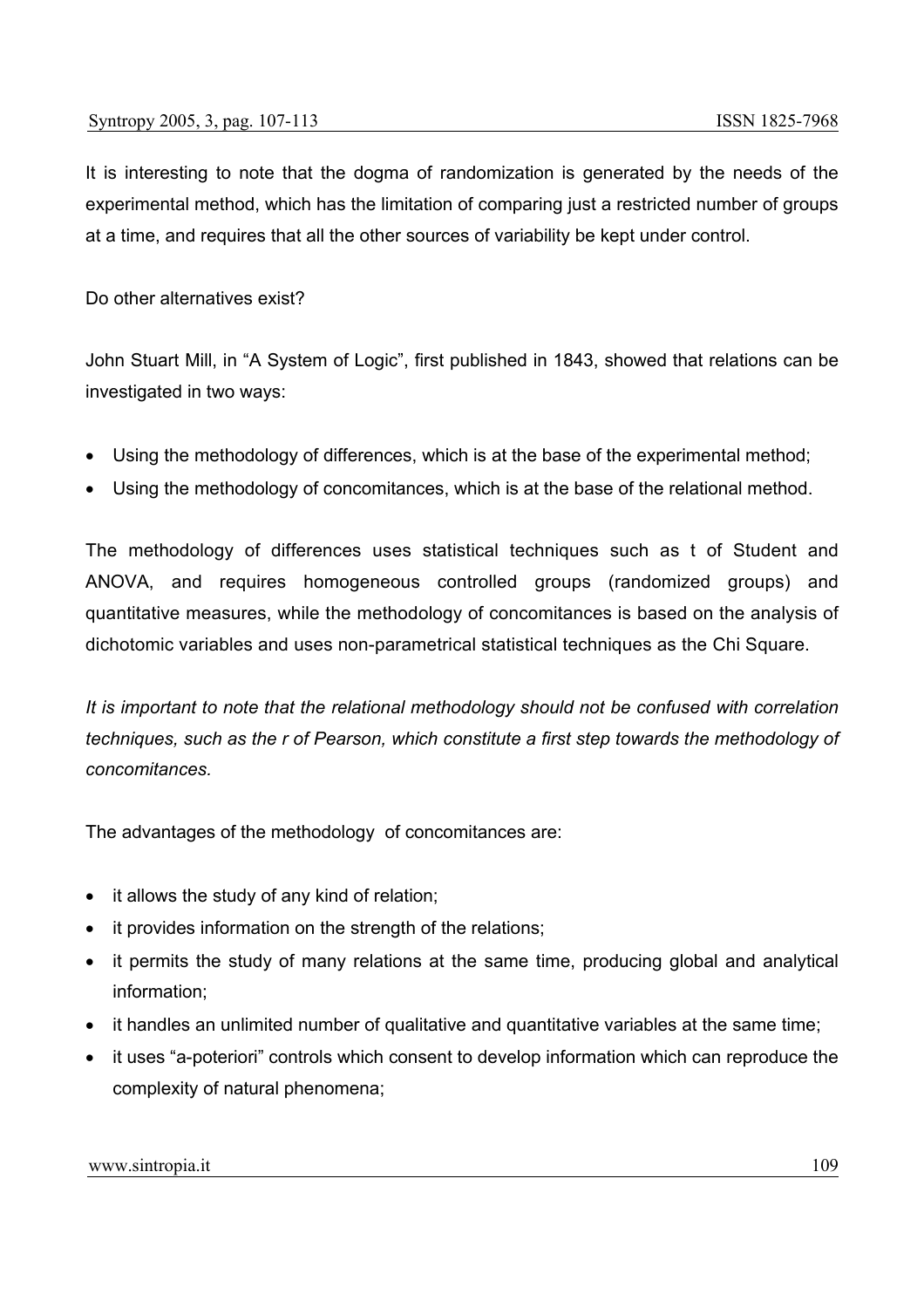- it can simultaneously study different phenomena, enabling interdisciplinary studies;
- it does not require a controlled environment;
- it can work on any type of group, not requiring similar or "randomized" groups.

But why is this method still unknown among psychologists?

Because it requires powerful data processing. The methodology of concomitances has become accessible only recently; whereas experimental methodology, which uses techniques such as ANOVA and t of Student, and just requires pencil and paper calculations, has always been available. This difference has lead to a late start, and the methodology of concomitances is still almost unknown among psychologists.

It is important to say that free downloadable software is now available<sup>2</sup>.

The need of psychology to be recognized as scientific, plus the widespread belief that the experimental method is the only scientific method, have lead to overvalue the requirements of this method, and to recognize only the results produced in those fields in which these requirements could be met, such as cognitive and behavioral psychology.

Prigatano asserts that this emphasis on randomization has caused the growth of an orthodox science in which the only parameter of truth is to obey the rule of randomization, even if the results are frequently contradictory. It is interesting to signal a study published on 13 July 2005 by Jama (*Journal of the American Medical Association)<sup>3</sup>* , which examined clinical research studies published in three major general clinical journals of high-impact between 1990 and 2003 and cited more than 1000 times in the literature. The outcome is that 1 study out of 3 is contradicted by other research.

<sup>2</sup> Di Corpo U., *Statistical Database*, Syntropy Journal 2005; 2: 61-100. **<sup>3</sup>** Ioannidis J.P.A., *Contradicted and Initially Stronger Effects in Highly Cited Clinical Research*, JAMA 2005; 294: 218-228.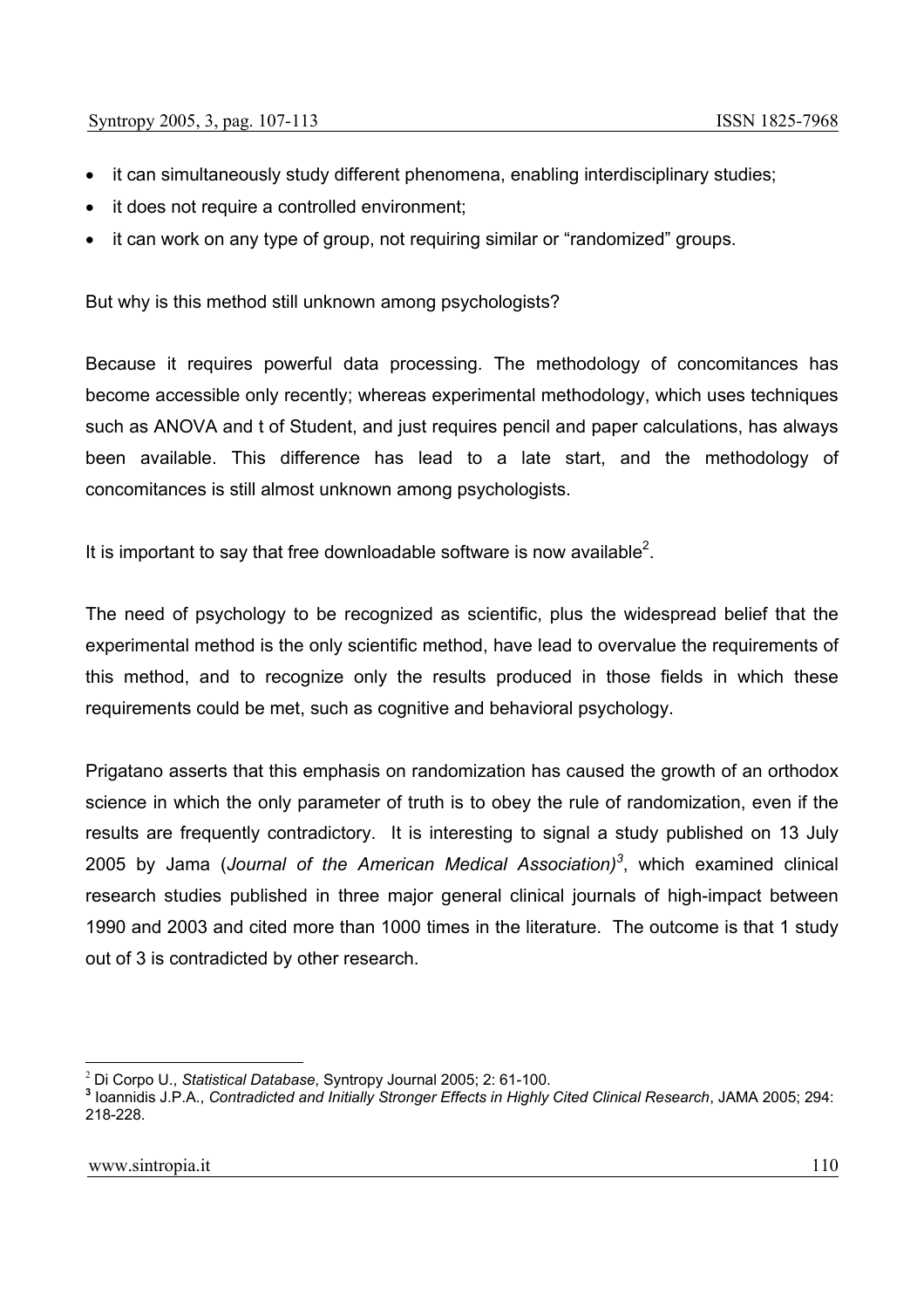Raymond B. Cattell<sup>4</sup>, well known for the development of factor analysis techniques widely used in psychology, shows in the introduction to "The Scientific Use of Factor Analysis in Behavioral and Life Sciences" that the use of the experimental method and of ANOVA analysis in life sciences leads to unstable and often non-scientific results.

The dichotomy which Prigatano described among quantitative "experimental scientism" and qualitative "clinical observation", could fall short with the introduction of the methodology of concomitances which could lead to a "change of paradigm", using the words of Thomas Kuhn.

## *- From Mechanistic to Life Science*

One of the major criticisms of the method of concomitances is that it does not show the direction of the causal relation. The method of concomitances studies relations, but it does not say in which direction the cause is moving. On the contrary the experimental method, which always divides the study in two moments (before and after the treatment), when it comes across a relation (treatment ► effect) can always state that the treatment is the cause of the observed effect.

It is important to note that the belief that only cause-effect relations exist is based on a dogma which starts from the assumption that times flows in a linear way from the past to the future, and that any present state can be considered as a consequence of causes located in the past. This dogma has led to mechanistic explanations and was proved wrong in 1905 when Einstein introduced his famous "special relativity"<sup>5</sup>. One of the major consequences of special relativity is that past, present and future coexist. This finding has wiped out the dogma of linear time, which flows from the past to the future in a sequence of absolute instants. Other important consequences of special relativity are the energy formulas which always show two solutions: one positive and one negative, one which describes waves which expand from the

 4 Cattell R.B, *The Scientific Use of Factor Analysis in Behavioural and Life Sciences*, Plenum Press, New York 1976.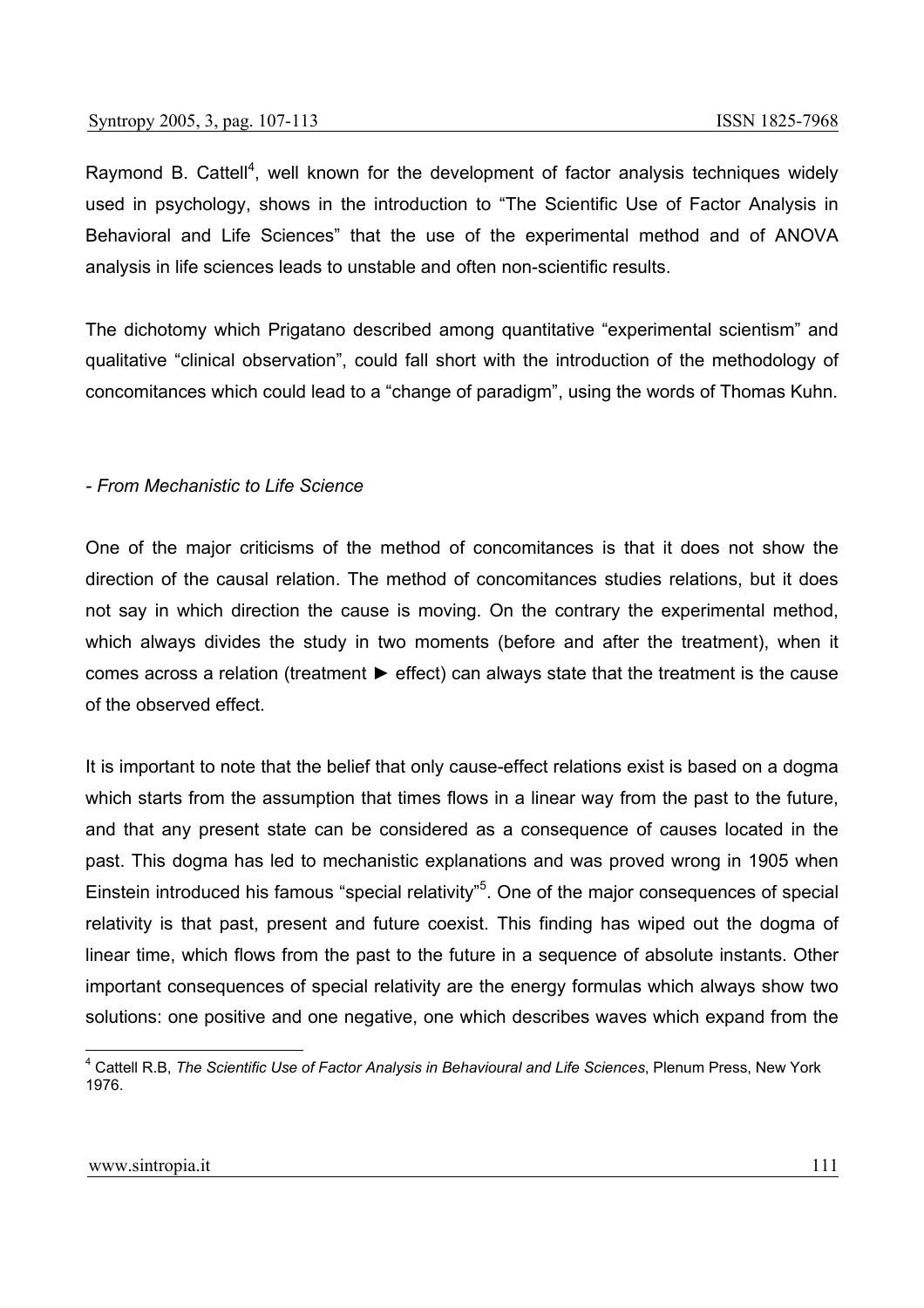past towards the future and one which describes waves which expand from the future to the past. These solutions have lead to the discovery of syntropy and of a parallel reality which is now known as antimatter.

Quantum mechanics is a consequence of these findings in which present, past and future coexist. Even if these findings are counterintuitive, they are now commonly used. It is therefore outdated to continue to pretend that only cause-effect relations are "scientific".

Neuroquantology<sup>6</sup>, which considers the properties of living systems a consequence of the laws of quantum physics, opens the way to the possibility that life could respond to causes located in the future. As a consequence, the properties of life cannot be investigated using the experimental method, which permits to study only causes located in the past. It is now clear that the use of the experimental method has lead to omit, in a systematic way, all the basic qualities of life. The experimental method has reduced life to complex mechanisms and has made psychology and medicine blind to the most important qualities of life.

## *- Conclusions*

We are now approaching a shift in science. The old mechanistic paradigm has entered a deep crisis, but the alternative is emerging slowly, maybe because of its counter-intuitiveness. It is important to remember that, in order to overcome the geocentric paradigm the main difficulty was that of going beyond our everyday experience of the Sun moving around the Earth. Now, in order to overcome the mechanistic paradigm the main difficulty is that of going beyond our everyday experience of time flowing linearly from the past to the future.

<sup>5</sup> A. Einstein, *Relatività: esposizione divulgativa,* Universale Bollati Boringhieri, Torino 1996. <sup>6</sup>  $6$  www.neuroquantology.com